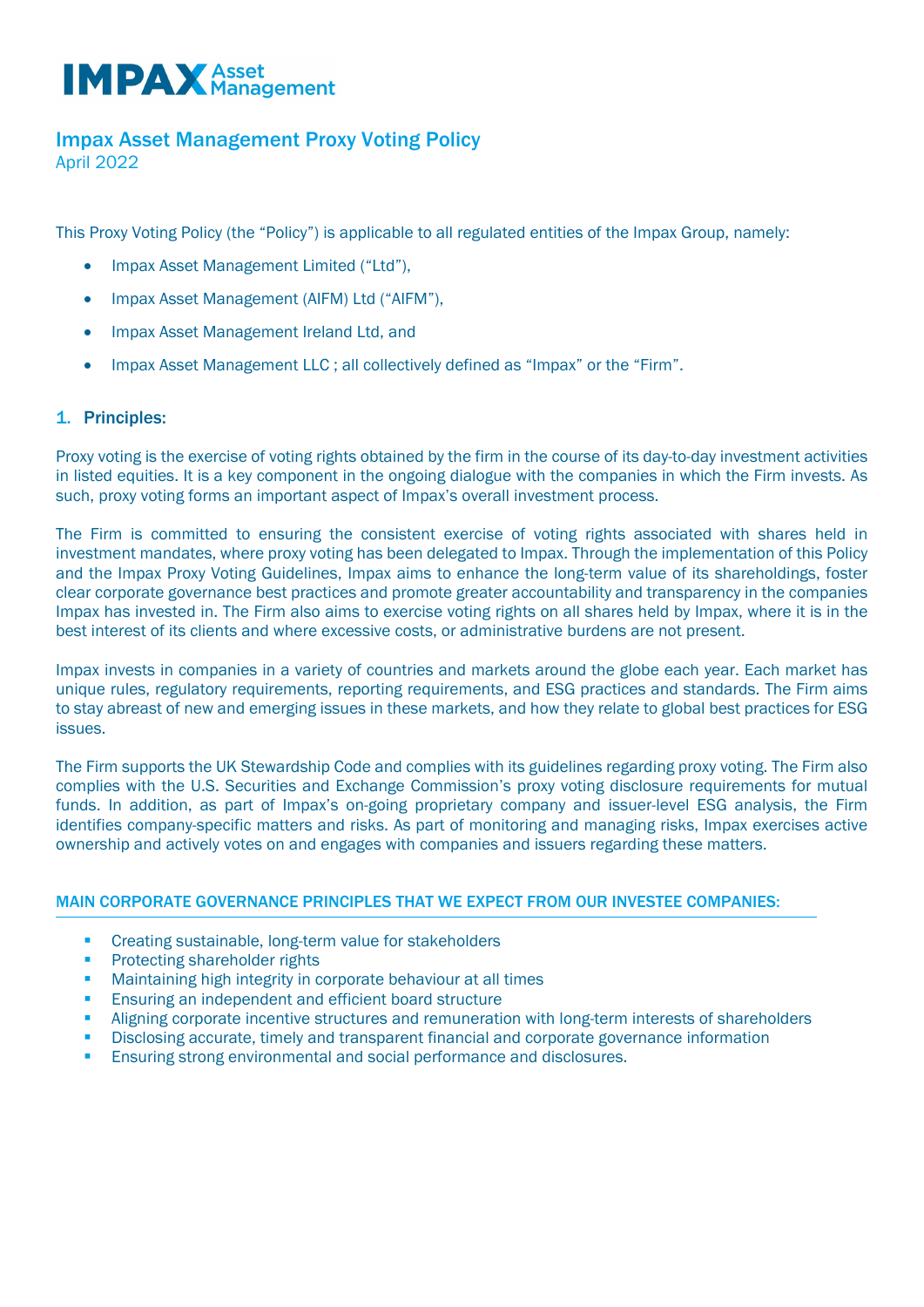

#### 2. Environmental, Social and Governance considerations

Impax believes that well-governed companies are attentive to the environmental, social and governance (ESG) concerns that affect shareholders and stakeholders. These companies actively engage with their stakeholders and consider the long-term implications of their actions with a focus on creating durable, sustainable value.

Our ESG criteria helps us identify well-managed companies; while stewardship helps us improve the environmental, social and corporate governance performance of the companies we invest in. Proxy voting is one of the ways of engagement with investee companies. Impax seeks to vote proxies consistently with our ESG criteria, which we apply to all companies.

### 3. Processes:

Impax's proxy voting is predominantly related to governance issues such as the election of directors, board structures and management remuneration. The Firm also maintains dialogue with investee companies throughout the year and frequently engages on proposed governance structures ahead of voting at an AGM or soon after.

 Impax uses a third-party voting platform to facilitate the Firm's vote execution, reporting and record keeping. Impax also use third-party service providers, including proxy advisor service providers, to help inform its analysis of relevant proxy issues and proxy votes.

Impax's proxy voting principles and guidelines are informed by individual country governance codes and best practices, and by advisory governance and internal research, implemented as described in the Impax Proxy Voting Guidelines[1.](#page-1-0)

- The Firm applies its voting principles and guidelines with full consideration to a company's circumstances, following internal analysis.
- Votes are cast on shares, where the Firm does not consider legal, financial or technical constraints to be excessive or burdensome.
- Where Impax's proxy voting principles and guidelines or general corporate governance best practice principles are not met, the Firm votes against a resolution and, when practical, attempt to engage with the investee firm before or after the meeting.
- Impax carefully assesses shareholder resolutions and tends to vote for resolutions that are reasonable and would strengthen governance structures, shareholder rights or sustainability objectives, processes, and disclosures.

## 4. Proxy Voting Conflicts of Interest

The Firm reviews each proxy vote to assess the extent, if any, to which there may be a material conflict between the interests of our clients and the Firm's own interests (including those of our affiliates, managers, officers, employees and other connected persons, referred to hereafter as a "Potential Proxy Conflict of Interest"). Impax performs this assessment on a resolution basis.

The Firm conducts proxy voting in accordance with its own Proxy Voting Guidelines. If it is determined that a Potential Proxy Conflict of Interest exists, the potential conflict will be promptly reported to the Firm's Chief Compliance Officer (the "CCO"). The CCO will then determine whether a Potential Proxy Conflict of Interest exists and is authorized to resolve any such conflict in a manner that is in the collective best interests of all affected clients. The CCO may decide to resolve a Potential Proxy Conflict of Interest in any of the following manners:

<span id="page-1-0"></span><sup>1</sup> Proxy Voting Guidelines Impax Asset Management:

https://impaxam.com/wp-content/uploads/2021/09/Proxy\_voting\_guidelines\_2021.pdf?pwm=929